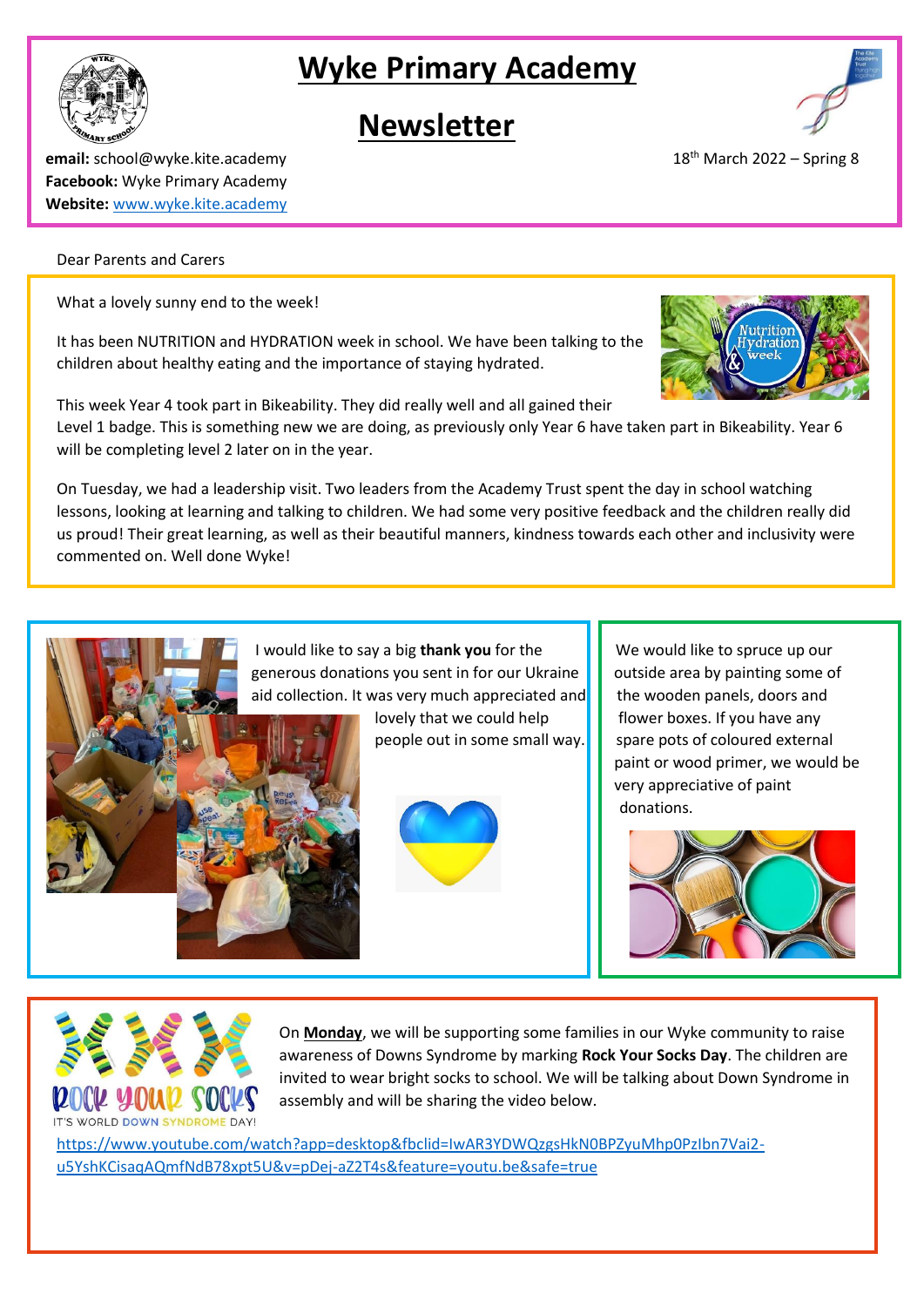#### **Condition Improvement Fund**

As an Academy, we are able to bid for extra funding from the government for larger scale school projects. Over the last few years we have been extremely fortunate and have won 3 CIF bids in a row. We have had Fire Safety works completed, the roofing replaced and this year we have had a fencing and safeguarding bid approved.

Work on replacing the perimeter fence and installing new intercom systems for the main entrance and for the WRAP club entrance will begin in the next week and continue over Easter. It is a very exciting project, but does also obviously come with some disruptions.

The new fencing and materials will be delivered to school on **WEDNESDAY 23rd MARCH** and the lorries will need to park in the layby between the school vehicle gate and Reception in the morning. The layby will be coned off, but should be



back in use in time for pick up in the afternoon. I appreciate this may make the morning drop off a little trickier, so if you are able to use the kiss and drop bay for Year 1-6 pupils, it will help to keep things moving. Staff will be available to help take the children from the kiss and drop bay into school.

#### **Covid Updates**

The numbers of positive cases are climbing quite steeply again. I just wanted to remind you of the current guidance and what that means if your child is positive.

- If your child has symptoms, please take them for a PCR test. Testing will be available until the end of March.
- If your child is unwell, they will need to stay at home.
- If they are positive they will need to remain at home for 5 full days.

Thank you for your support in this.



#### **Year 4 Bikeability**

#### **Mother's Day Gifts**



Deadline for Orders has been extended until midday on Monday.



Have a lovely weekend Regards, Michelle